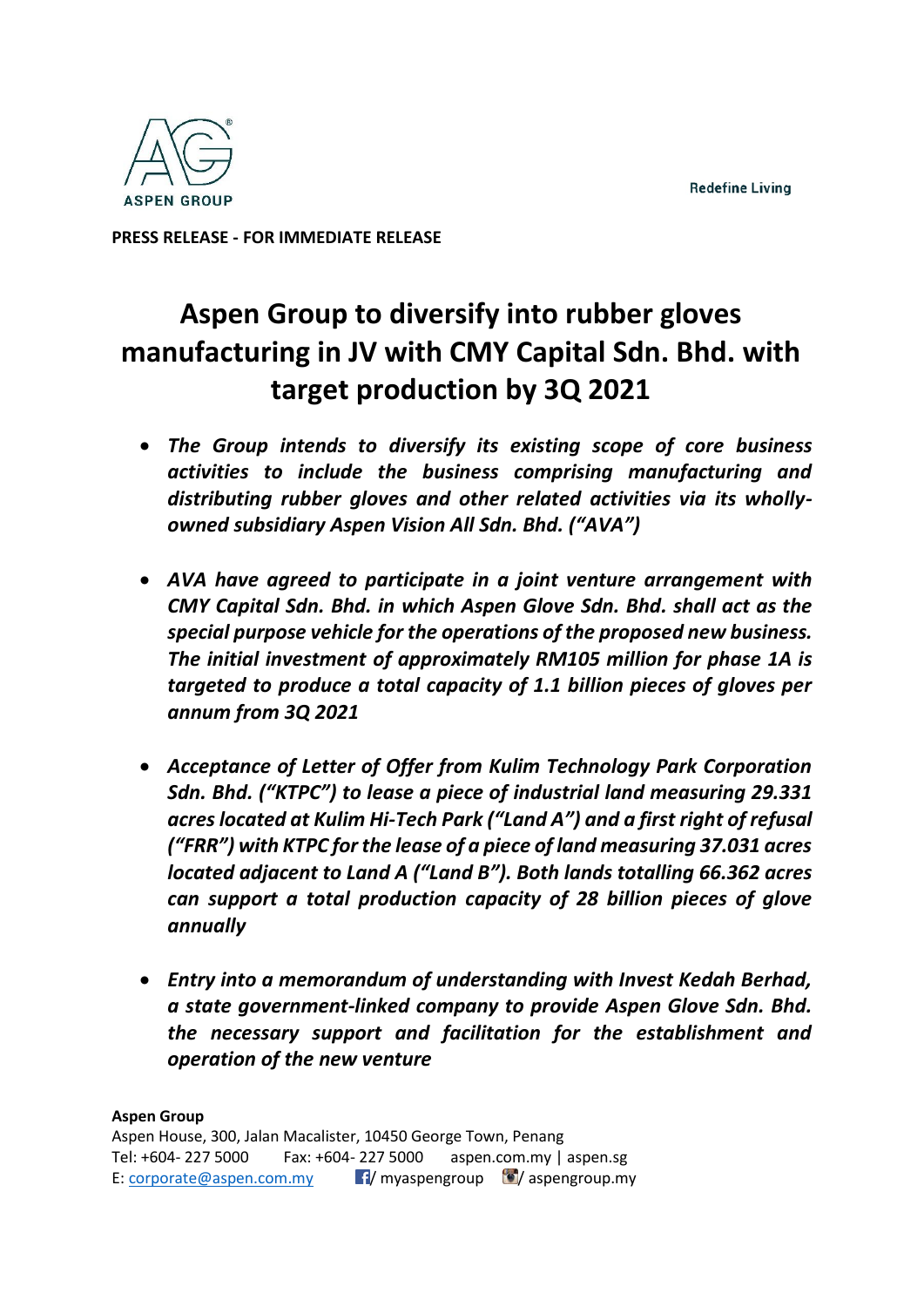**Singapore, 12 August 2020** – Aspen (Group) Holdings Limited ("**Aspen**" and together with its subsidiaries, the "**Group**"), co-developer of Aspen Vision City at Batu Kawan Penang with IKEA Southeast Asia, today announced its wholly-owned subsidiary AVA has agreed to participate in a joint venture arrangement with CMY Capital Sdn. Bhd. ("**CMY**") to diversify the Group's existing business ("**Existing Business**") to include the business comprising manufacturing and distributing rubber gloves and other related activities ("**Proposed New Business**") (the "**Proposed Diversification**").

The Proposed Diversification will involve a new business which is substantially different from the Existing Business. It is envisaged that the Proposed Diversification will change the existing risk profile of the Group. An extraordinary general meeting ("**EGM**") will be convened by the Company to seek approval from the Shareholders for the Proposed Diversification.

# **The Joint Venture**

The Group together with CMY and Encik Iskandar Basha Bin Abdul Kadir ("**Mr. Iskandar**") intend to jointly develop the Proposed New Business and the parties have agreed that Aspen Glove Sdn. Bhd. ("**AGSB**") shall act as the special purpose vehicle through which the parties shall jointly operate the Proposed New Business. AVA and CMY will contribute to the capital requirements of AGSB in such manner to be determined by AVA and CMY in due course.

CMY is an investment holding company, founded by prominent Malaysian businessman Tan Sri Dato' Chua Ma Yu. CMY, incorporated in Malaysia, is an active global capital market investor. The principal activities of CMY involve investment holdings, equity investments, hotel and real estate developments.

# **Rationale for the Proposed Diversification**

The medical gloves market is expected to grow at a compound annual growth rate of over 15% during the period  $2019-2025<sup>1</sup>$ . The increasing usage of gloves to protect healthcare professionals from the risk of contamination and infections like Covid-19 and the improving hygiene standards at F&B establishments, hospitality and travel sector are major factors contributing to the growth.

According to the Malaysian Rubber Glove Manufacturers Association ("**MARGMA**"), there will be a global shortage of rubber gloves due to a coronavirus-driven surge in demand which will carry over into the next year<sup>2</sup>. The increased demand is due to the pandemic, stock piling

+Key+Drivers%2c+Trends+and+Restraints+&utm\_exec=jamu273gnomd

<sup>2</sup> https://www.reuters.com/article/us-health-coronavirus-malaysia-gloves/top-supplier-malaysia-sees-noquick-end-to-shortages-in-8-billion-gloves-industry-idUSKBN23B105

**Aspen Group** 

Tel: +604- 227 5000 Fax: +604- 227 5000 aspen.com.my | aspen.sg E: [corporate@aspen.com.my](mailto:corporate@aspen.com.my)  $\blacksquare$ / myaspengroup  $\blacksquare$ / aspengroup.my

<sup>1</sup> https://www.researchandmarkets.com/reports/5067356/medical-gloves-market-global-outlookand?utm\_source=dynamic&utm\_medium=GNOM&utm\_code=bwvgbl&utm\_campaign=1397492+-+Insights+on+the+Global+Medical+Gloves+Industry+to+2025+-

Aspen House, 300, Jalan Macalister, 10450 George Town, Penang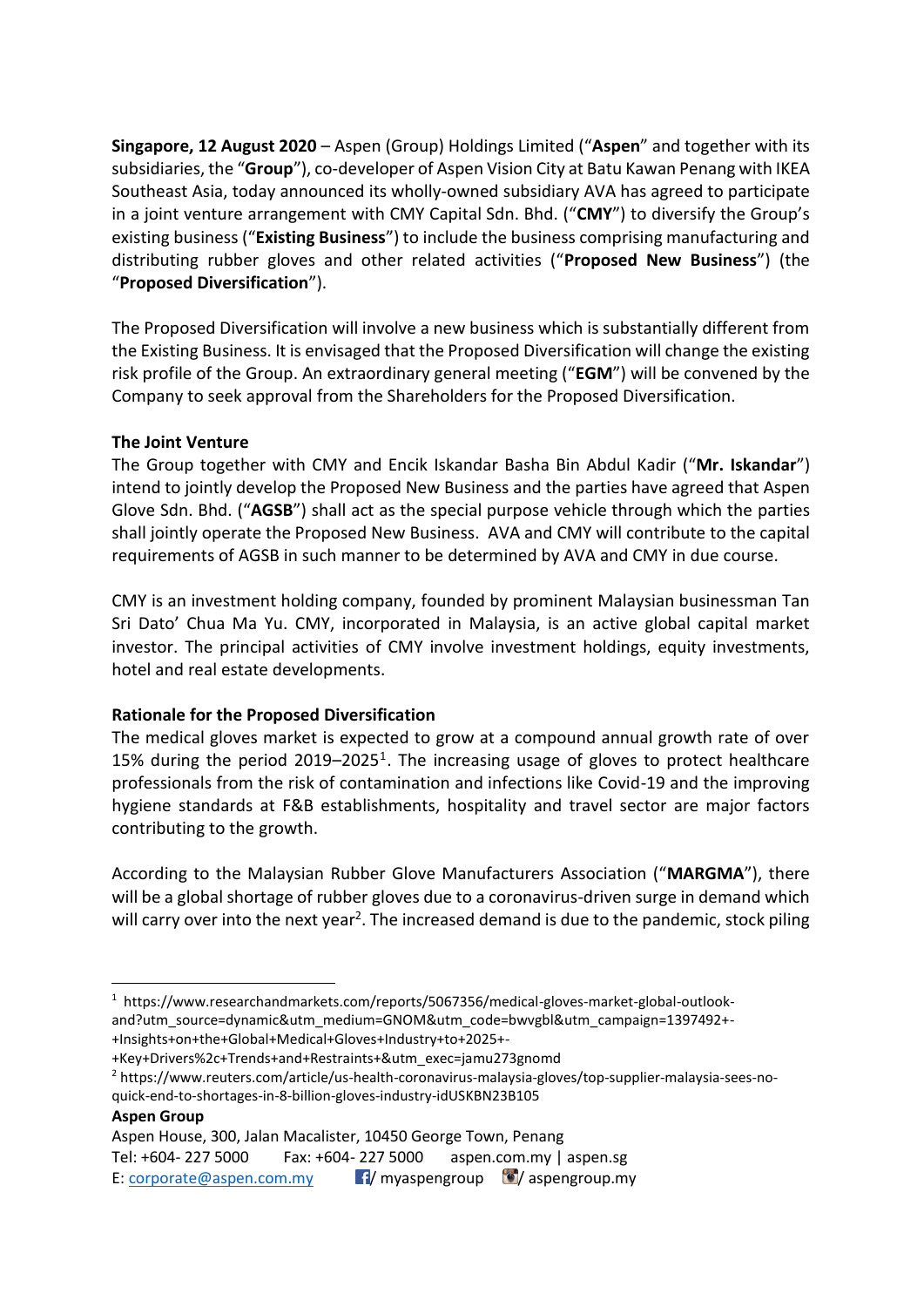and new users following the pandemic.<sup>3</sup> MARGMA expects the global demand for rubber medical gloves to be about 345 billion in 2020 against 298 billion in 2019<sup>4</sup>.

Latex and nitrile medical examination gloves are commonly used in healthcare settings, F&B establishments, as well as the hospitality and travel sectors. Currently, Malaysia is the world's largest source of medical gloves, with a global market share of about 65%<sup>5</sup>. According to the Department of Statistics Malaysia, the highest exports by item in April 2020 was rubber gloves with a value of RM1,984.4 million, an increase of 11.6% compared to March 2020<sup>6</sup>.

Despite most existing glove makers in Malaysia running at full capacity, there are still production backlogs of 4-6 months in fulfilling orders<sup>7</sup>. Hence, the Group believes that the demand for gloves is likely to remain firm till end 2021, especially from the healthcare, F&B establishments, as well as the hospitality and travel sectors.

As two thirds of the global supply for rubber gloves comes from Malaysia, Malaysia is the ideal location to set up the Proposed New Business where the entire supply chain and supporting industries are within Malaysia and easily connected through good highway, seaport and airport infrastructure.

The Group has been in discussions with various global market supply chain buyers from diverse geographical locations who have shown strong interest to buy and commit to forward purchase up to the capacity of AGSB productions. To this end, AGSB will continue to engage buyers from various countries from the private sector to the public sector to secure sales on a forward booking basis as we finalize the project milestone in the months to come.

"Although being a new entrant during a period of strong market demand, we believe that global demand for rubber gloves will steadily increase in the long run and with strategic planning around pricing, competitors, marketing strategies and distinctive positioning, the Group will be able to penetrate the market and gain a reasonable market share," said Dato' M. Murly, President and Group Chief Executive Officer of Aspen Group.

The Proposed Diversification of the Group is expected to enable the Group to expand its revenue base, offer new business opportunities so as to enhance shareholders' value for the Company and reduce the Group's reliance on the Existing Business, which remains competitive.

<sup>7</sup> https://www.adb.org/sites/default/files/publication/579121/ppe-covid-19-supply-chains-bottleneckspolicy.pdf

| Aspen Group                                                   |  |                                                        |
|---------------------------------------------------------------|--|--------------------------------------------------------|
| Aspen House, 300, Jalan Macalister, 10450 George Town, Penang |  |                                                        |
| Tel: +604- 227 5000                                           |  | Fax: $+604 - 2275000$ aspen.com.my   aspen.sg          |
| E: corporate@aspen.com.my                                     |  | $\mathbf{F}/$ myaspengroup $\mathbf{F}/$ aspengroup.my |

<sup>3</sup> https://kenanga.com.my/wp-content/uploads/2020/07/Rubber-Gloves-200708-3Q20-StrategyKenanga.pdf <sup>4</sup> https://sme.asia/rubber-glove-industry-to-step-up-productivity/

<sup>5</sup> https://www.onlinecitizenasia.com/2020/04/30/malaysia-as-the-main-global-supplier-of-medical-glovesamid-the-covid-19-crisis/

<sup>6</sup> https://www.malaymail.com/news/malaysia/2020/06/26/covid-19-gave-malaysian-rubber-products-a-liftgovt-data-shows/1879146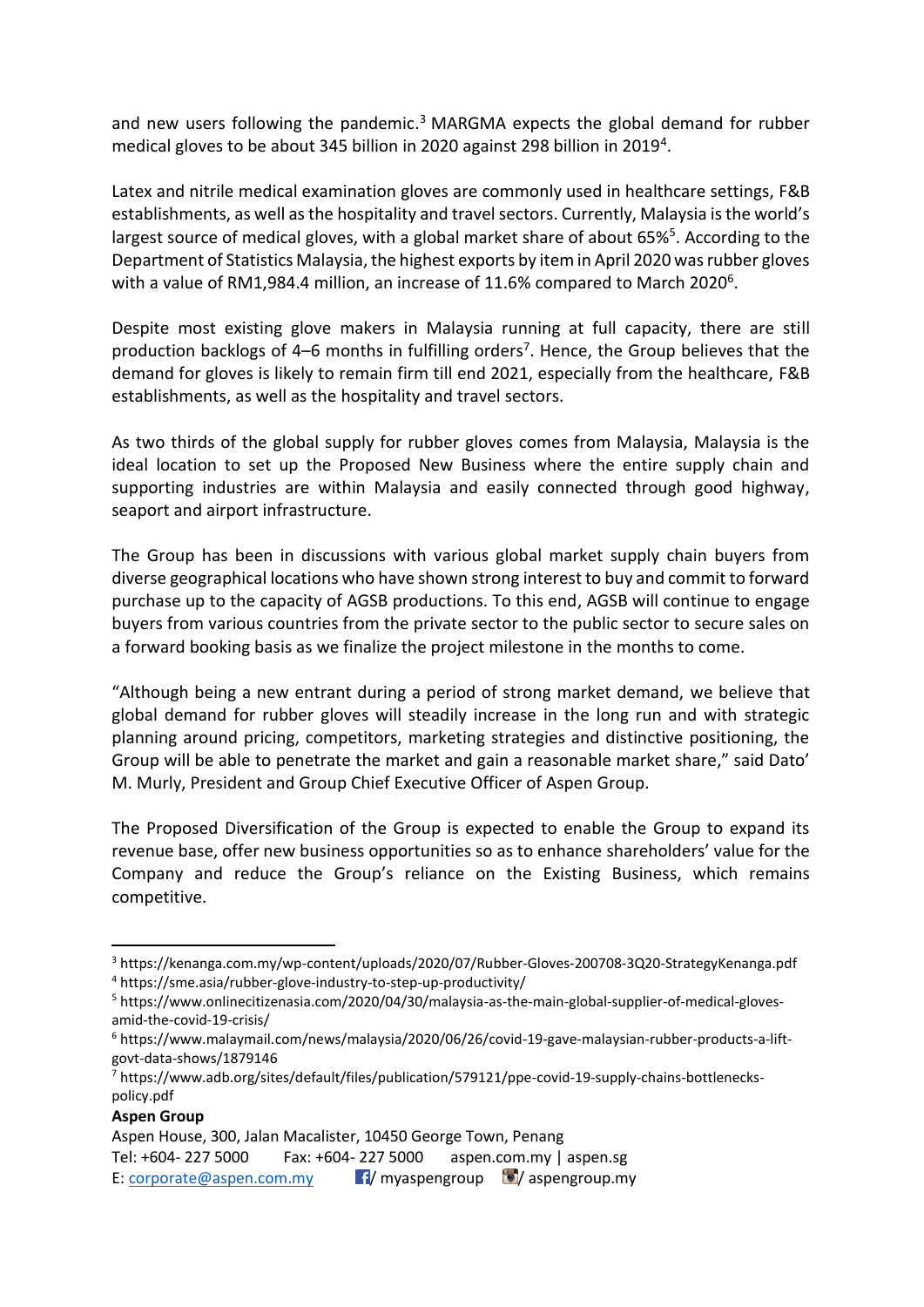## **Production for the New Business**

AGSB will focus on the manufacturing of high-quality latex and nitrile gloves for the medical industry and industrial use. The focus for phase 1 of the Proposed New Business will be on examination gloves which will cater solely for the export market. The operations of the Proposed New Business will be carried out in phases for risk mitigation purposes.

AGSB expects to invest approximately RM105 million to complete Phase 1A and targets to bring to market 1.1 billion pieces of gloves per annum. AGSB is expected to complete the facilities, commence operations and market the products under Phase 1A by 3Q 2021.

For Phase 1B, AGSB intends to ramp-up the capacity to 3.5 billion pieces of gloves per annum by 2Q 2022. AGSB anticipates a further investment of RM40 million to complete Phase 1B.

| Phase | Expected Completion | Investment (RM) | <b>Total Annual Output Capacity</b> |
|-------|---------------------|-----------------|-------------------------------------|
| 1Α    | 30 20 21            | 105 million     | 1.1 billion                         |
| 1B    | 20 20 22            | 40 million      | 3.5 billion                         |

Subsequently, depending on market demand, AGSB may complete another 3 phases within the next three years whereby upon completion of Phases 1, 2, 3 and 4, AGSB can expect to produce a total of 14 billion pieces of gloves annually. In the event there is further market demand, AGSB will seek to negotiate with KTPC for the lease of the Land B and to increase production capacity up to 28 billion pieces of gloves per annum by including more production facilities at the Land B within the next three to five years.

The initial investment of RM105 million required to complete Phase A is expected to be funded through capital injection by shareholders of AGSB. For the funding requirement of Phase 1B, AGSB may consider the option of bringing in new investors, at higher valuation.

As and when necessary and deemed appropriate, the Group may explore secondary fundraising exercises by tapping into the capital markets including but not limited to share placements and/or issuance of debt instruments.

## **The Management Team**

The Board and the key Management of AGSB will be supported by an experienced senior management team from various areas of the glove manufacturing industry to oversee the day-to-day operation of the business. Currently, the recruitment process is underway to hire key personnel with at least 20 years of relevant experience and further announcements on their appointments will be made when their appointments are finalised and approved by the Nominating Committee of the Group.

AGSB will be led by its board of directors consisting of (i) Tan Sri Dato' Chua Ma Yu ("T**an Sri Dato' Chua**") and (ii) Datuk Chua Sai Men, both of CMY, (iii) Dato' M. Murly and (iv) Dato' Seri

#### **Aspen Group**  Aspen House, 300, Jalan Macalister, 10450 George Town, Penang Tel: +604- 227 5000 Fax: +604- 227 5000 aspen.com.my | aspen.sg E: [corporate@aspen.com.my](mailto:corporate@aspen.com.my)  $\blacksquare$ / myaspengroup  $\blacksquare$ / aspengroup.my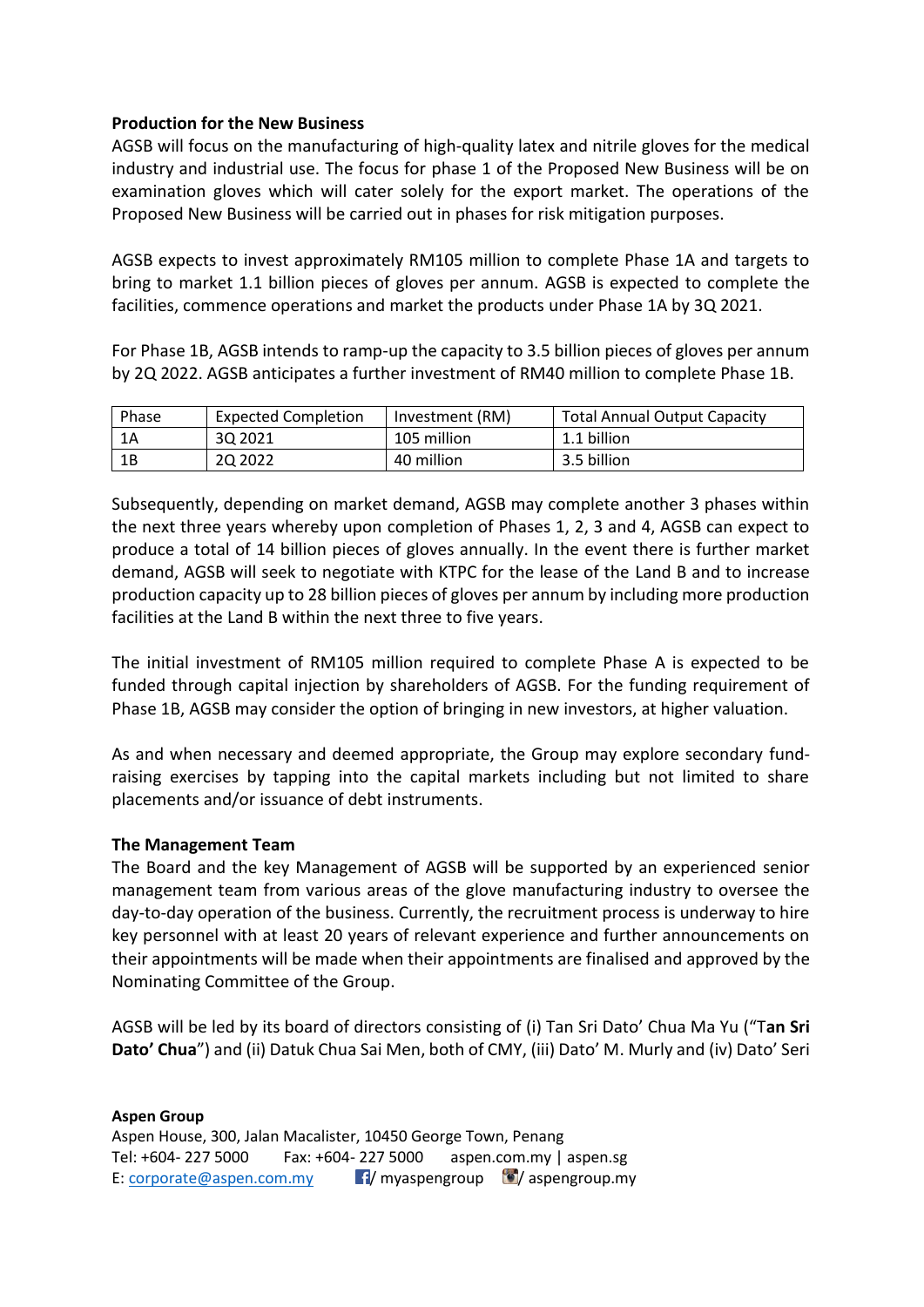Nazir Ariff bin Mushir Ariff both Executive Directors of the Group, (v) Mr Lim Soo Aun, CFO of the Group and (vi) Mr. Iskandar.

Tan Sri Dato' Chua who is the founder and director of CMY shall be appointed as the Non-Executive Chairman of the Board.

AGSB's Board members are experienced in various areas of business and management, some with direct involvement in commodities trading, manufacturing and export, notably: -

Dato' Seri Nazir Ariff, the director of AGSB, with more than 46 years of vast experience, who has held various key positions and served as board member in the private sector. Currently, he is the Chairman of Small Medium Enterprise Development Bank Malaysia Berhad (SME Bank), one of the leading Development Financial Institution (DFI) in Malaysia which is whollyowned by the Ministry of Finance and regulated by Bank Negara Malaysia (BNM).

Mr. Lim Soo Aun who has over 15 years' experience in the manufacturing and industrial sector including food products, tools, moulding and machinery manufacturing, steel products, minerals and mining, will be overseeing the financial management of the New Proposed Business.

Meanwhile, AGSB is in the process of finalising the appointment of Mr. Iskandar as the Managing Director of AGSB. An accomplished veteran in the business and government sector, Mr. Iskandar has a string of achievements in leading and executing large scale projects, process improvements, manpower planning, financial planning, listing his consultancy firm in the Amsterdam Stock Exchange (Euronext), government infrastructure projects and fiscal policy advisory. His proven track record provides assurance that he will assemble the best skill sets needed to build and execute a world-class glove manufacturing plant.

Dato' M. Murly will lead the key management team of AGSB as its Chief Executive Officer whilst Mr. Iskandar will, upon finalisation of his appointment, act as Managing Director.

# **Kulim Hi-Tech Park and Invest Kedah Berhad**

In connection with the Proposed Diversification and to carry out the Proposed New Business, AGSB has accepted a Letter of Offer from KTPC, the developer and manager of Kulim Hi-Tech Park ("**KHTP**"), to lease Land A, and a FRR with KTPC for the lease of Land B for the purpose of constructing an industrial factory thereon to manufacture latex and nitrile gloves. The lease period for Land A is 60 years with an option to extend for a further term of 39 years, calculated at a competitive rate of RM40 per square foot.

Fully funded by the Malaysian Federal Government through the Ministry of Finance and developed and managed by KTPC, which is wholly owned by the Kedah State Development Corporation, KHTP is centrally located within the Northern Corridor Economic Region (NCER) economic growth region and directly linked to North South Highway and East-West

## **Aspen Group**

Aspen House, 300, Jalan Macalister, 10450 George Town, Penang Tel: +604- 227 5000 Fax: +604- 227 5000 aspen.com.my | aspen.sg E: [corporate@aspen.com.my](mailto:corporate@aspen.com.my)  $\blacksquare$  / myaspengroup  $\blacksquare$  / aspengroup.my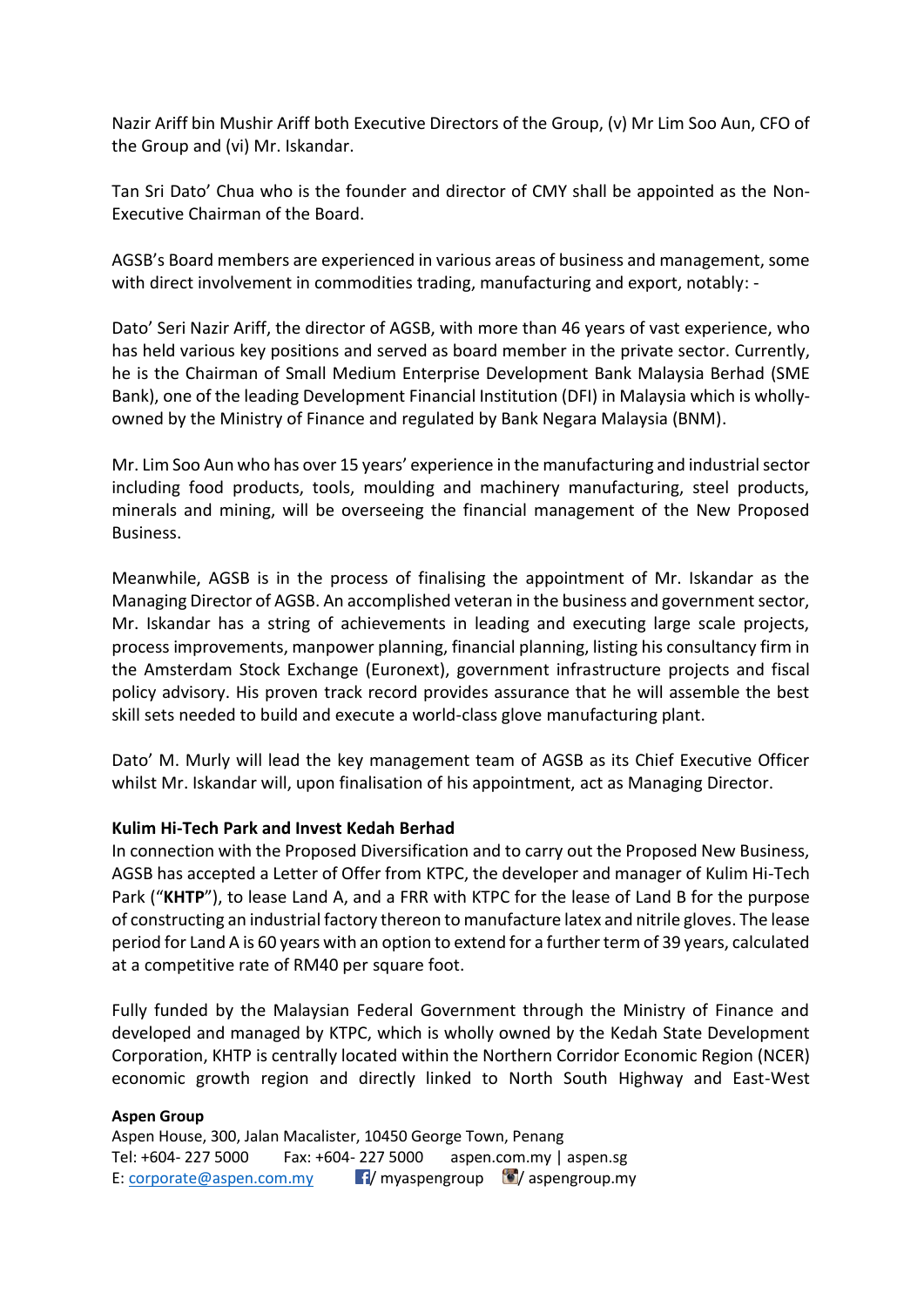Expressway. Moreover, KHTP is about 20 minutes away from Penang Port via the Butterworth-Kulim Expressway and 50 minutes away from Penang International Airport. Penang Port will be the main port of commission for the export of the Products.

Setting up in KHTP provides a key advantage as the industrial lands in KHTP comes ready with high quality infrastructure, ready utilities of international standards up to the boundary of the lands including dedicated electricity supply regulated by Energy Commission, dedicated main water supply from Sungai Muda and water quality per World Health Organisation, dedicated water treatment plant for sewerage treatment, piped-in natural gas and high speed telecommunication infrastructure, which will expedite the commencement of the Proposed New Business.

A Memorandum of Understanding was also signed today with Invest Kedah Berhad ("**IKB**"), where IKB shall use its best endeavours to facilitate, promote and assist AGSB in the submission and approval relating to the Proposed New Business, including the fast-track channel by engaging with the relevant authorities at the state level. As a one stop service centre, IKB will also provide essential local market insight and information; and formulate attractive customised investment packages to the investors.

AGSB will apply the relevant tax incentives that cover investment in the manufacturing sector for the Proposed New Business.

The Board of Directors of the Company believes that the joint venture will enable the Group to leverage off the expertise, business networks and resources of the parties involved, as well as to reduce risks and capital requirements of the Proposed New Business on the Group.

This press release should be read in conjunction with its announcement released on 12 August 2020 on the SGXNET.

## **About Aspen (Group) Holdings Limited**

Listed on the SGX-Catalist in 2017, Aspen (Group) Holdings Limited is a Malaysia-based property group developing residential and mixed development properties at strategic locations with good infrastructure and amenities at affordable price points. The Group's flagship project, Aspen Vision City, a 245-acres freehold mixed development project welllocated in Bandar Cassia, Batu Kawan – Penang's third satellite city, is a joint-partnership with IKEA Southeast Asia. With a gross development value of over RM13 billion, of which the Group has launched over RM2.17 billion of properties; Aspen Vision City features the first IKEA Store in the Northern Region of Malaysia and a state-of-the-art regional integrated shopping centre. In addition, the Group also has several property developments in Penang Island and Central Region of Malaysia, which captured a total gross development value of over RM2.5 billion. Combining its vision and powered by a dynamic team, Aspen Group is poised to make a significant impact in the marketplace and soar to greater heights in the

#### **Aspen Group**

Aspen House, 300, Jalan Macalister, 10450 George Town, Penang Tel: +604- 227 5000 Fax: +604- 227 5000 aspen.com.my | aspen.sg E: [corporate@aspen.com.my](mailto:corporate@aspen.com.my)  $\blacksquare$ / myaspengroup  $\blacksquare$ / aspengroup.my